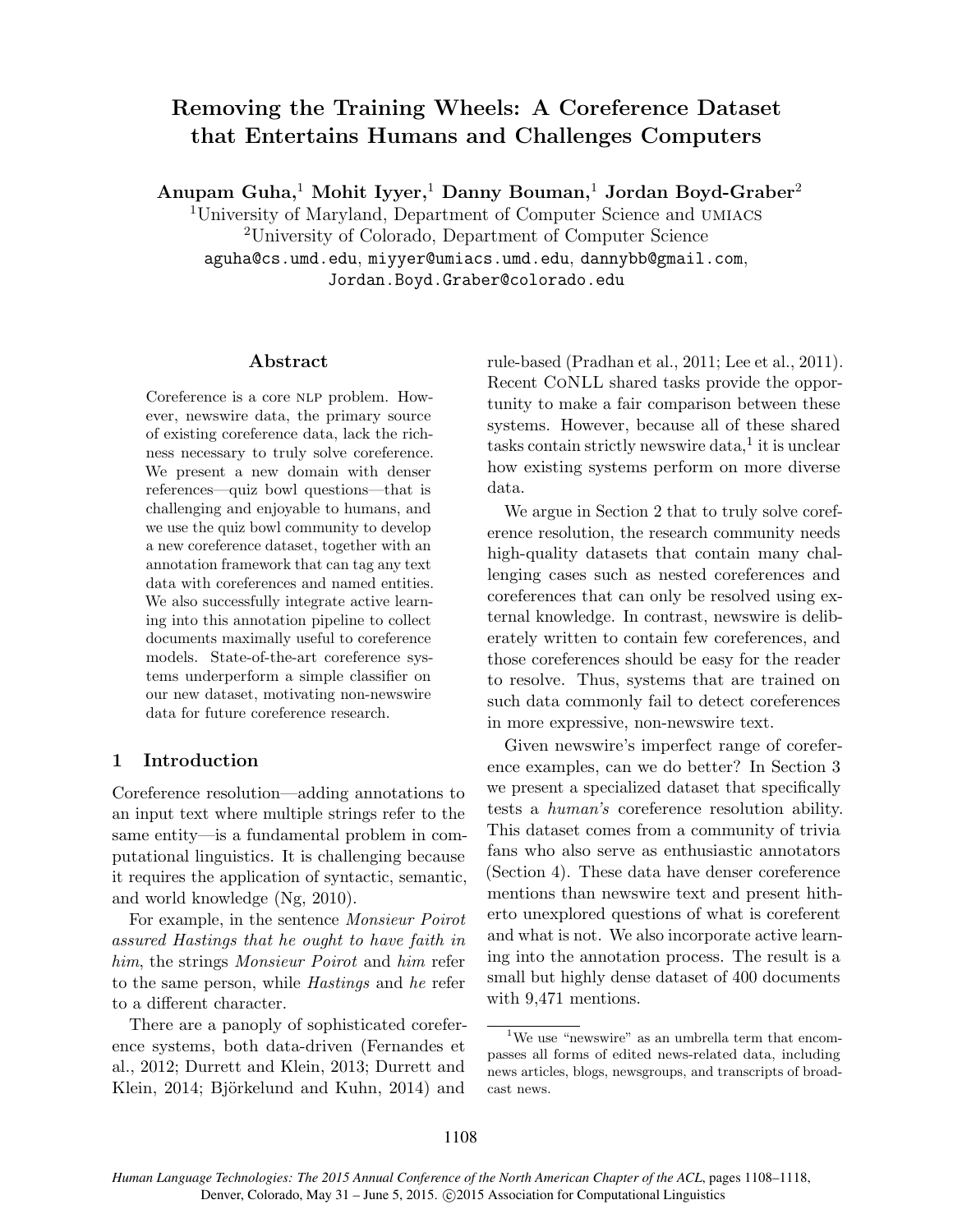We demonstrate in Section 5 that our dataset is significantly different from newswire based on results from the effective, widely-used Berkeley system (Durrett and Klein, 2013). These results motivate us to develop a very simple end-to-end coreference resolution system consisting of a CRFbased mention detector and a pairwise classifier. Our system outperforms the Berkeley system when both have been trained on our new dataset. This result motivates further exploration into complex coreference types absent in newswire data, which we discuss at length in Section 7.

### 2 Newswire's Limitations for **Coreference**

Newswire text is widely used as training data for coreference resolution systems. The standard datasets used in the muc (MUC-6, 1995; MUC-7, 1997), ace (Doddington et al., 2004), and CoNLL shared tasks (Pradhan et al., 2011) contain only such text. In this section we argue why this monoculture, despite its many past successes, offer diminishing results for advancing the coreference subfield.

First, newswire text has sparse references, and those that it has are mainly identity coreferences and appositives. In the CoNLL 2011 shared task (Pradhan et al., 2007) based on OntoNotes 4.0 (Hovy et al., 2006),<sup>2</sup> there are 2.1 mentions per sentence; in the next section we present a dataset with 3.7 mentions per sentence.<sup>3</sup> In newswire text, most nominal entities (not including pronouns) are singletons; in other words, they do not corefer to anything. OntoNotes 4.0 development data contains 25.4K singleton nominal entities (Durrett and Klein, 2013), compared to only 7.6K entities which corefer to something (anaphora). On the other hand, most pronominals are anaphoric, which makes them easy to resolve as pronouns are single token entities. While

it is easy to obtain a lot of newswire data, the amount of coreferent-heavy mention clusters in such text is not correspondingly high.

Second, coreference resolution in news text is trivial for humans because it rarely requires world knowledge or semantic understanding. Systems trained on news media data for a related problem—entity extraction—falter on nonjournalistic texts (Poibeau and Kosseim, 2001). This discrepancy in performance can be attributed to the stylistic conventions of journalism. Journalists are instructed to limit the number of entities mentioned in a sentence, and there are strict rules for referring to individuals (Boyd et al., 2008). Furthermore, writers cannot assume that their readers are familiar with all participants in the story, which requires that each entity is explicitly introduced in the text (Goldstein and Press, 2004). These constraints make for easy reading and, as a side effect, easy coreference resolution. Unlike this simplified "journalistic" coreference, everyday coreference relies heavily on inferring the identities of people and entities in language, which requires substantial world knowledge.

While news media contains examples of coreference, the primary goal of a journalist is to convey information, not to challenge the reader's coreference resolution faculty. Our goal is to evaluate coreference systems on data that taxes even human coreference.

# 3 Quiz Bowl: A Game of Human **Coreference**

One example of such data comes from a game called quiz bowl. Quiz bowl is a trivia game where questions are structured as a series of sentences, all of which indirectly refer to the answer. Each question has multiple clusters of mutuallycoreferent terms, and one of those clusters is coreferent with the answer. Figure 1 shows an example of a quiz bowl question where all answer coreferences have been marked.

A player's job is to determine<sup>4</sup> the entity ref-

<sup>2</sup>As our representative for "newswire" data, the English portion of the Ontonotes 4.0 contains professionallydelivered weblogs and newsgroups (15%), newswire (46%), broadcast news (15%), and broadcast conversation (15%).

<sup>&</sup>lt;sup>3</sup>Neither of these figures include singleton mentions, as OntoNotes does not have gold tagged singletons. Our dataset has an even higher density when singletons are included.

<sup>4</sup> In actual competition, it is a race to see which team can identify the coreference faster, but we ignore that aspect here.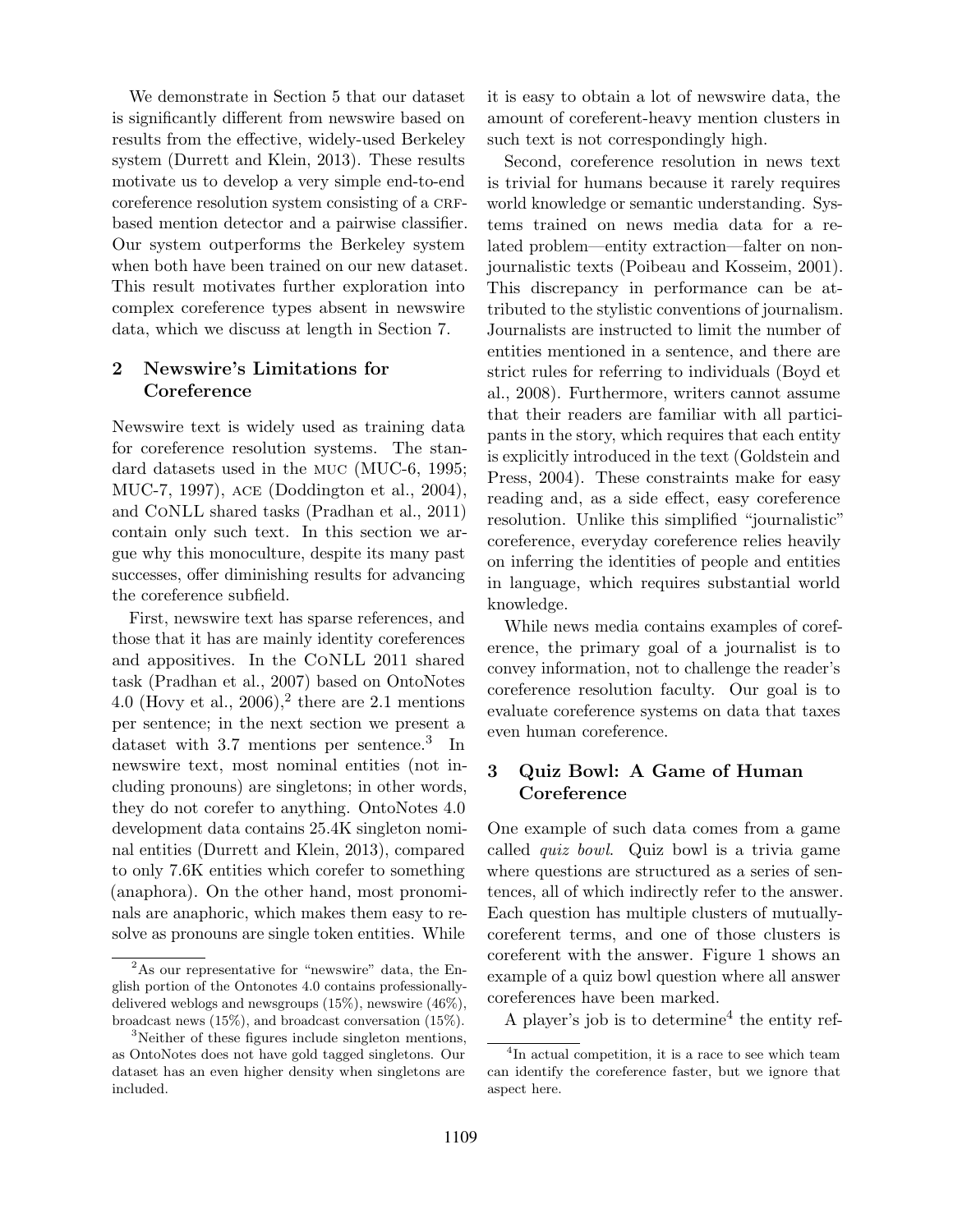| <b>NW</b>      | Later, $[they]_1$ all met with [President Jacques Chirac] <sub>2</sub> . [Mr. Chirac] <sub>2</sub> said an important                                               |
|----------------|--------------------------------------------------------------------------------------------------------------------------------------------------------------------|
|                | first step had been taken to calm tensions.                                                                                                                        |
| <b>NW</b>      | Around the time of the $[Macaul]$ handover, questions that were hot in [the Western                                                                                |
|                | $\text{median}_2$ were "what is Macaense"? And what is native $[\text{Macaul}]$ culture?                                                                           |
| <b>NW</b>      | $[MCA]_1$ said that $[it]_1$ expects [the proposed transaction] <sub>2</sub> to be completed no later than                                                         |
|                | November 10th.                                                                                                                                                     |
| QB             | As a child, [this character] <sub>1</sub> reads [[his] <sub>1</sub> uncle] <sub>2</sub> [the column] <sub>3</sub> [ <i>That Body of Yours</i> ] <sub>3</sub> every |
|                | Sunday.                                                                                                                                                            |
| Q <sub>B</sub> | At one point, [these characters] <sub>1</sub> climb into barrels aboard a ship bound for England.                                                                  |
|                | Later, [one of [these characters] $_1$ ] <sub>2</sub> stabs [the Player] <sub>3</sub> with a fake knife.                                                           |
| QB             | [One poet from [this country] <sub>2</sub> ] <sub>1</sub> invented the haiku, while [another] <sub>3</sub> wrote the [ <i>Tale of</i> ]                            |
|                | $Genji4$ . Identify [this homeland] <sub>2</sub> of [Basho] <sub>1</sub> and [Lady Murasaki] <sub>3</sub> .                                                        |

Table 1: Three newswire sentences and three quiz bowl sentences with annotated coreferences and singleton mentions. These examples show that quiz bowl sentences contain more complicated types of coreferences that may even require world knowledge to resolve.

[The Canadian rock band by [this name]] has released such albums as Take A Deep Breath, Young Wild and Free, and Love Machine and had a 1986 Top Ten single with Can't Wait For the Night. [The song by [this name]] is [the first track on Queen's Sheer Heart Attack]. [The novel by [this name]] concerns Fred Hale, who returns to town to hand out cards for a newspaper competition and is murdered by the teenage gang member Pinkie Brown, who abuses [the title substance]. [The novel] was adapted into [a 1947 film starring Richard Attenborough]; [this] was released in the US as Young Scarface. FTP, identify [the shared name of, most notably, [a novel by Graham Greene]].

Figure 1: An example quiz bowl question about the novel Brighton Rock. Every mention referring to the answer of the question has been marked; note the variety of mentions that refer to the same entity.

erenced by the question. Each sentence contains progressively more informative references and more well-known clues. For example, a question on Sherlock Holmes might refer to him as "he", "this character", "this housemate of Dr. Watson", and finally "this detective and resident of 221B Baker Street". While quiz bowl has been viewed as a classification task (Iyyer et al., 2014), previous work has ignored the fundamental task of coreference. Nevertheless, quiz bowl data are dense and diverse in coreference examples. For example, nested mentions, which are difficult for both humans and machines, are very rare in the newswire text of OntoNotes—0.25 men-



Figure 2: Density of quiz bowl vs. CoNLL coreference both for raw and nested mentions.

tions per sentence—while quiz bowl contains 1.16 mentions per sentence (Figure 2). Examples of nested mentions can be seen in in Table 1. Since quiz bowl is a game, it makes the task of solving coreference interesting and challenging for an annotator. In the next section, we use the intrinsic fun of this task to create a new annotated coreference dataset.

#### 4 Intelligent Annotation

Here we describe our annotation process. Each document is a single quiz bowl question containing an average of 5.2 sentences. While quiz bowl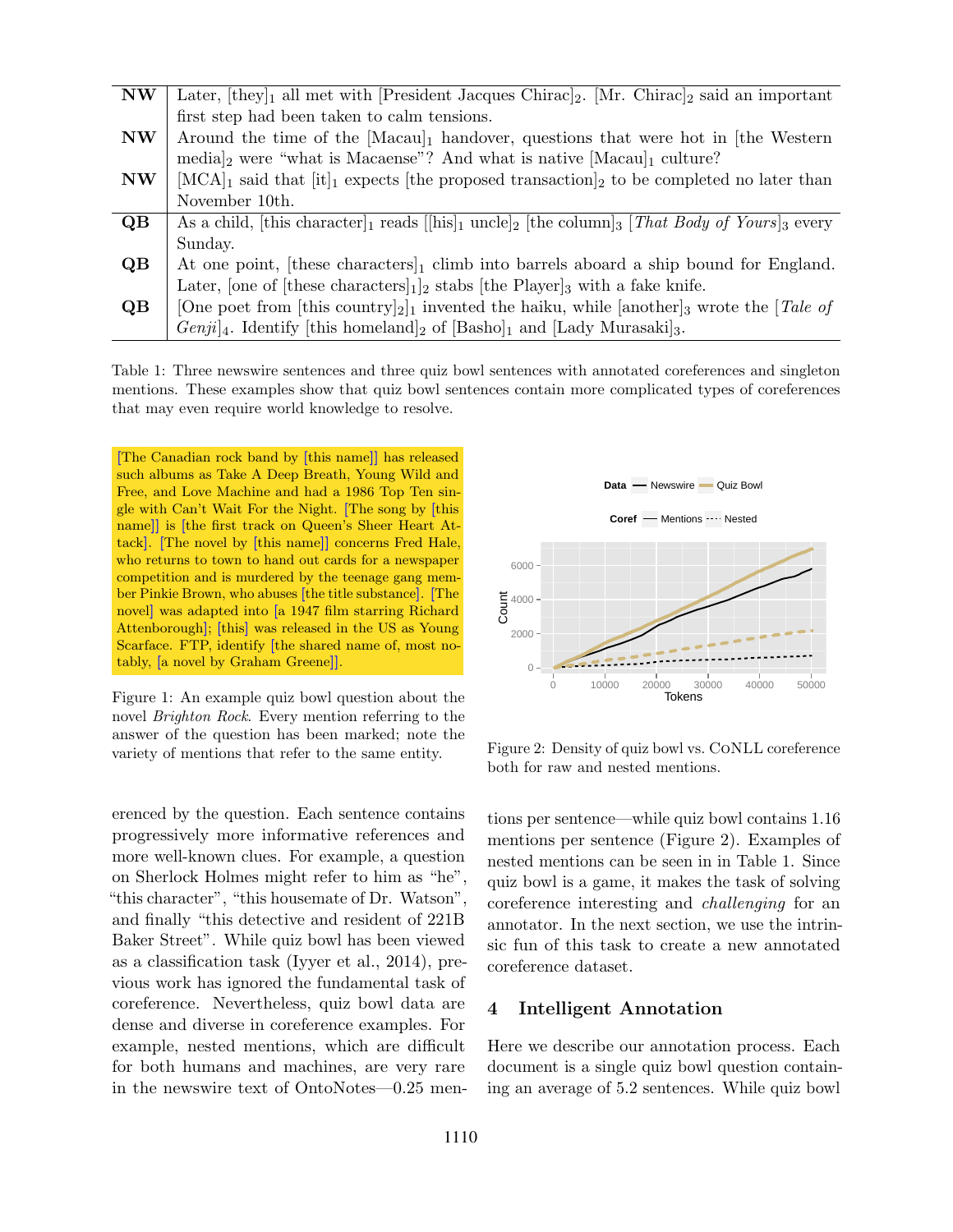covers all areas of academic knowledge, we focus on questions about literature from Boyd-Graber et al. (2012), as annotation standards are more straightforward.

Our webapp (Figure 3) allows users to annotate a question by highlighting a phrase using their mouse and then pressing a number corresponding to the coreference group to which it belongs. Each group is highlighted with a single color in the interface. The webapp displays a single question at a time, and for some questions, users can compare their answers against gold annotations by the authors. We provide annotators the ability to see if their tags match the gold labels for a few documents as we need to provide a mechanism to help them learn the annotation guidelines as the annotators are crowdsourced volunteers. This improves inter-annotator agreement.

The webapp was advertised to quiz bowl players before a national tournament and attracted passionate, competent annotators preparing for the tournament. A leaderboard was implemented to encourage competitiveness, and prizes were given to the top five annotators.

Users are instructed to annotate all authors, characters, works, and the answer to the question (even if the answer is not one of the previously specified types of entities). We consider a coreference to be the maximal span that can be replaced by a pronoun.<sup>5</sup> As an example, in the phrase this folk sermon by James Weldon Johnson, the entire phrase is marked, not just sermon or this folk sermon. Users are asked to consider appositives as separate coreferences to the same entity. Thus, The Japanese poet Basho has two phrases to be marked, The Japanese poet and *Basho*, which both refer to the same group.<sup>6</sup> Users annotated prepositional phrases attached to a noun to capture entire noun phrases.

Titular mentions are mentions that refer to entities with similar names or the same name as

| Number of $\dots$       | Quiz bowl | OntoNotes |
|-------------------------|-----------|-----------|
| $documents^7$           | 400       | 1,667     |
| sentences               | 1,890     | 44,687    |
| tokens                  | 50,347    | 955,317   |
| mentions                | 9,471     | 94,155    |
| singletons <sup>8</sup> | 2,461     |           |
| anaphora                | 7,010     | 94,155    |
| nested ment.            | 2,194     | 11,454    |

Table 2: Statistics of both our quiz bowl dataset and the OntoNotes training data from the CoNLL 2011 shared task.

a title, e.g., "The titular doctor" refers to the person "Dr. Zhivago" while talking about the book with the same name. For our purposes, all titular mentions refer to the same coreference group. We also encountered a few mentions that refer to multiple groups; for example, in the sentence Romeo met Juliet at a fancy ball, and they get married the next day, the word they refers to both Romeo and Juliet. Currently, our webapp cannot handle such mentions.

To illustrate how popular the webapp proved to be among the quiz bowl community, we had 615 documents tagged by seventy-six users within a month. The top five annotators, who between them tagged 342 documents out of 651, have an agreement rate of 87% with a set of twenty author-annotated questions used to measure tagging accuracy.

We only consider documents that have either been tagged by four or more users with a predetermined degree of similarity and verified by one or more author (150 documents), or documents tagged by the authors in committee (250 documents). Thus, our gold dataset has 400 documents.

Both our quiz bowl dataset and the OntoNotes dataset are summarized in Table 2. If coreference resolution is done by pairwise classification, our dataset has a total of 116,125 possible mention pairs. On average it takes about fifteen minutes to tag a document because often the annotator will not know which mentions co-refer

<sup>&</sup>lt;sup>5</sup>We phrased the instruction in this way to allow our educated but linguistically unsavvy annotators to approximate a noun phrase.

<sup>&</sup>lt;sup>6</sup>The datasets, full annotation guide, and code can be found at http://www.cs.umd.edu/~aguha/ qbcoreference.

<sup>7</sup>This number is for the OntoNotes training split only. <sup>8</sup>OntoNotes is not annotated for singletons.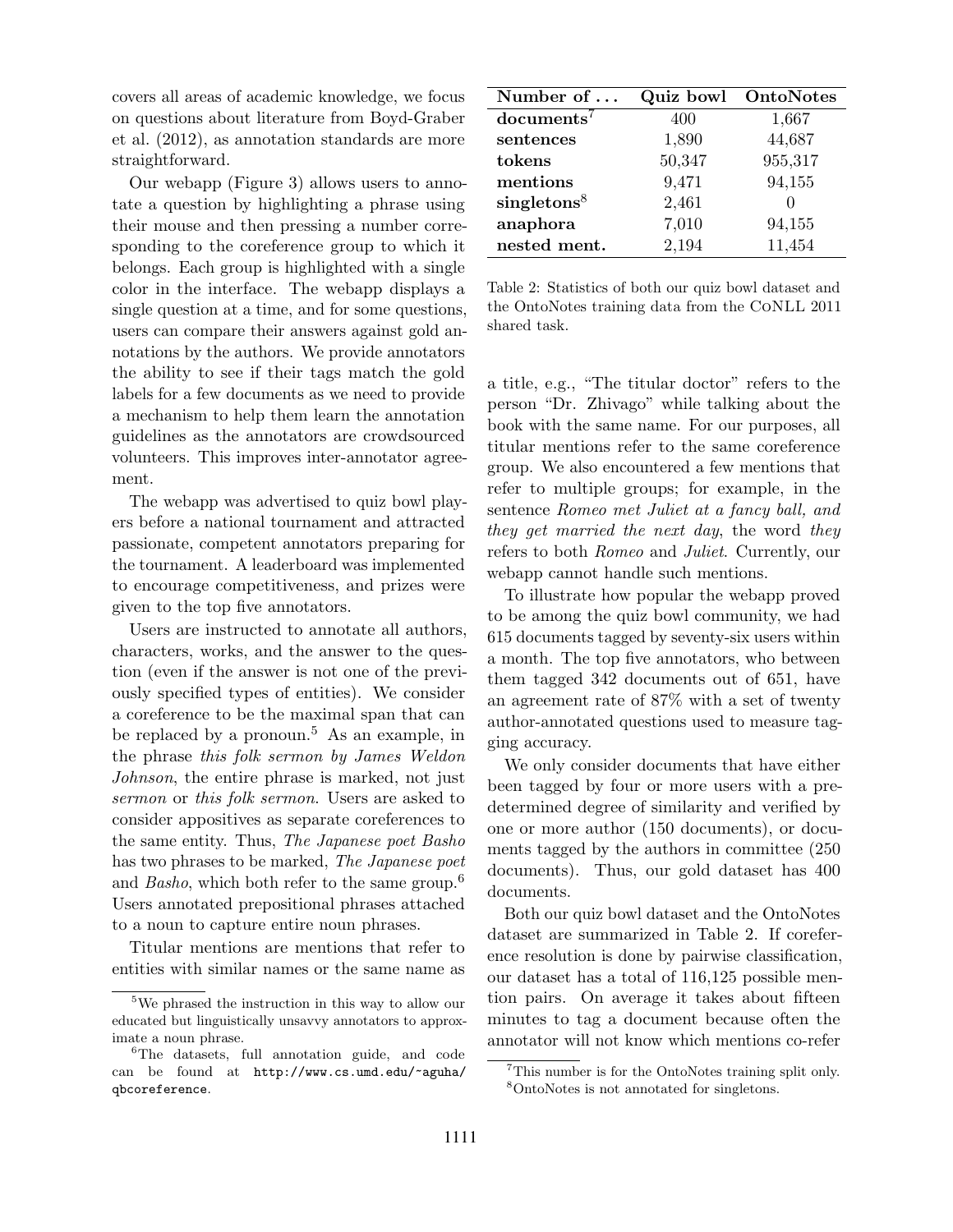

Figure 3: The webapp to collect annotations. The user highlights a phrase and then assigns it to a group (by number). Showing a summary list of coreferences on the right significantly speeds up user annotations.

to what group without using external knowledge. OntoNotes is 18.97 larger than our dataset in terms of tokens but only 13.4 times larger in terms of mentions.<sup>9</sup> Next, we describe a technique that allows our webapp to choose which documents to display for annotation.

#### 4.1 Active Learning

Active learning is a technique that alternates between training and annotation by selecting instances or documents that are maximally useful for a classifier (Settles, 2010). Because of the large sample space and amount of diversity present in the data, active learning helps us build our coreference dataset. To be more concrete, the original corpus contains over 7,000 literature questions, and we want to tag only the useful ones. Since it can take a quarter hour to tag a single document and we want at least four annotators to agree on every document that we include in the final dataset, annotating all 7,000 questions is infeasible.

We follow Miller et al. (2012), who use active learning for document-level coreference rather than at the mention level. Starting from a seed set of a hundred documents and an evaluation set of fifty documents<sup>10</sup> we sample 250 more

<sup>9</sup>These numbers do not include singletons as OntoNotes does not have them tagged, while ours does.  $10<sup>10</sup>$ These were documents tagged by the quiz bowl comdocuments from our set of 7,000 quiz bowl questions. We use the Berkeley coreference system (described in the next section) for the training phase. In Figure 4 we show the effectiveness of our iteration procedure. Unlike the result shown by Miller et al. (2012), we find that for our dataset voting sampling beats random sampling, which supports the findings of Laws et al. (2012).

Voting sampling works by dividing the seed set into multiple parts and using each to train a model. Then, from the rest of the dataset we select the document that has the most variance in results after predicting using all of the models. Once that document gets tagged, we add it to the seed set, retrain, and repeat the procedure. This process is impractical with instance-level active learning methods, as there are 116,125 mention pairs (instances) for just 400 documents. Even with document-level sampling, the procedure of training on all documents in the seed set and then testing every document in the sample space is a slow task. Batch learning can speed up this process at the cost of increased document redundancy; we choose not to use it because we want a diverse collection of annotated documents. Active learning's advantage is that new documents are more likely to contain diverse

munity, so we didn't have to make them wait for the active learning process to retrain candidate models.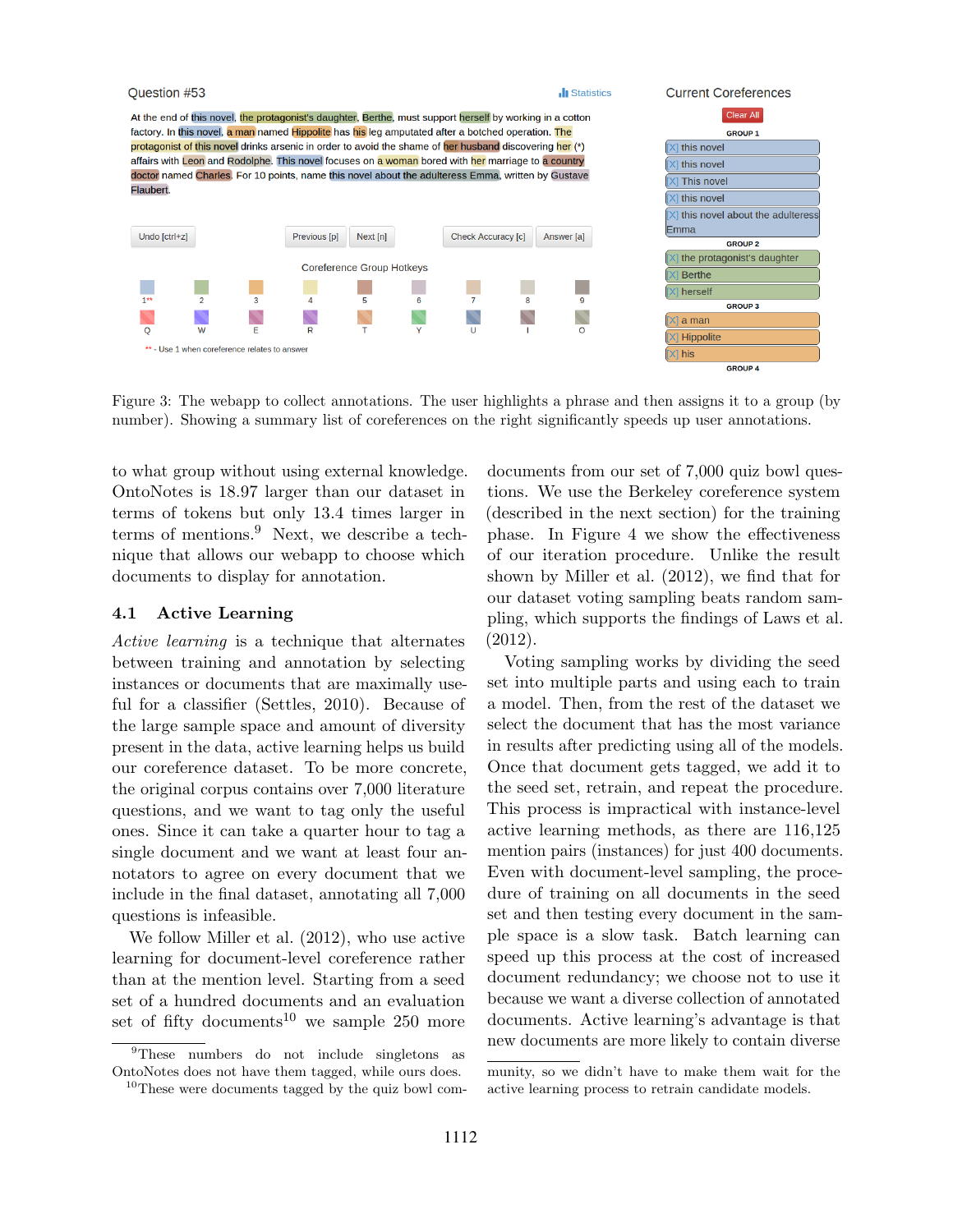

Figure 4: Voting sampling active learning works better than randomly sampling for annotation.

(and thus interesting) combinations of entities and references, which annotators noticed during the annotation process. Documents selected by the active learning process were dissimilar to previously-selected questions in both content and structure.

## 5 Experimental Comparison of Coreference Systems

We evaluate the widely used Berkeley coreference system (Durrett and Klein, 2013) on our dataset to show that models trained on newswire data cannot effectively resolve coreference in quiz bowl data. Training and evaluating the Berkeley system on quiz bowl data also results in poor performance. <sup>11</sup> This result motivates us to build an end-to-end coreference resolution system that includes a data-driven mention detector (as opposed to Berkeley's rule-based one) and a simple pairwise classifier. Using our mentions and only six feature types, we are able to outperform the Berkeley system on our data. Finally, we explore the linguistic phenomena that make quiz bowl coreference so hard and draw insights from our analysis that may help to guide the next generation of coreference systems.

### 5.1 Evaluating the Berkeley System on Quiz Bowl Data

We use two publicly-available pretrained models supplied with the Berkeley coreference system, Surface and Final, which are trained on the entire OntoNotes dataset. The difference between the two models is that Final includes semantic features. We report results with both models to see if the extra semantic features in Final are expressive enough to capture quiz bowl's inherently difficult coreferences. We also train the Berkeley system on quiz bowl data and compare the performance of these models to the pretrained newswire ones in Table 3. Our results are obtained by running a five-fold cross-validation on our dataset. The results show that newswire is a poor source of data for learning how to resolve quiz bowl coreferences and prompted us to see how well a pairwise classifier does in comparison. To build an end-to-end coreference system using this classifier, we first need to know which parts of the text are "mentions", or spans of a text that refer to real world entities. In the next section we talk about our mention detection system.

#### 5.2 A Simple Mention Detector

Detecting mentions is done differently by different coreference systems. The Berkeley system does rule-based mention detection to detect every NP span, every pronoun, and every named entity, which leads to many spurious mentions. This process is based on an earlier work of Kummerfeld et al. (2011), which assumes that every maximal projection of a noun or a pronoun is a mention and uses rules to weed out spurious mentions. Instead of using such a rule-based mention detector, our system detects mentions via sequence labeling, as detecting mentions is essentially a problem of detecting start and stop points in spans of text. We solve this sequence tagging problem using the MALLET (McCallum,  $2002$ ) implementation of conditional random fields (Lafferty et al., 2001). Since our data contain nested mentions, the sequence labels are bio markers (Ratinov and Roth, 2009). The features we use, which are similar to those used in Kummerfeld et al. (2011), are:

<sup>&</sup>lt;sup>11</sup>We use default options, including hyperparameters tuned on OntoNotes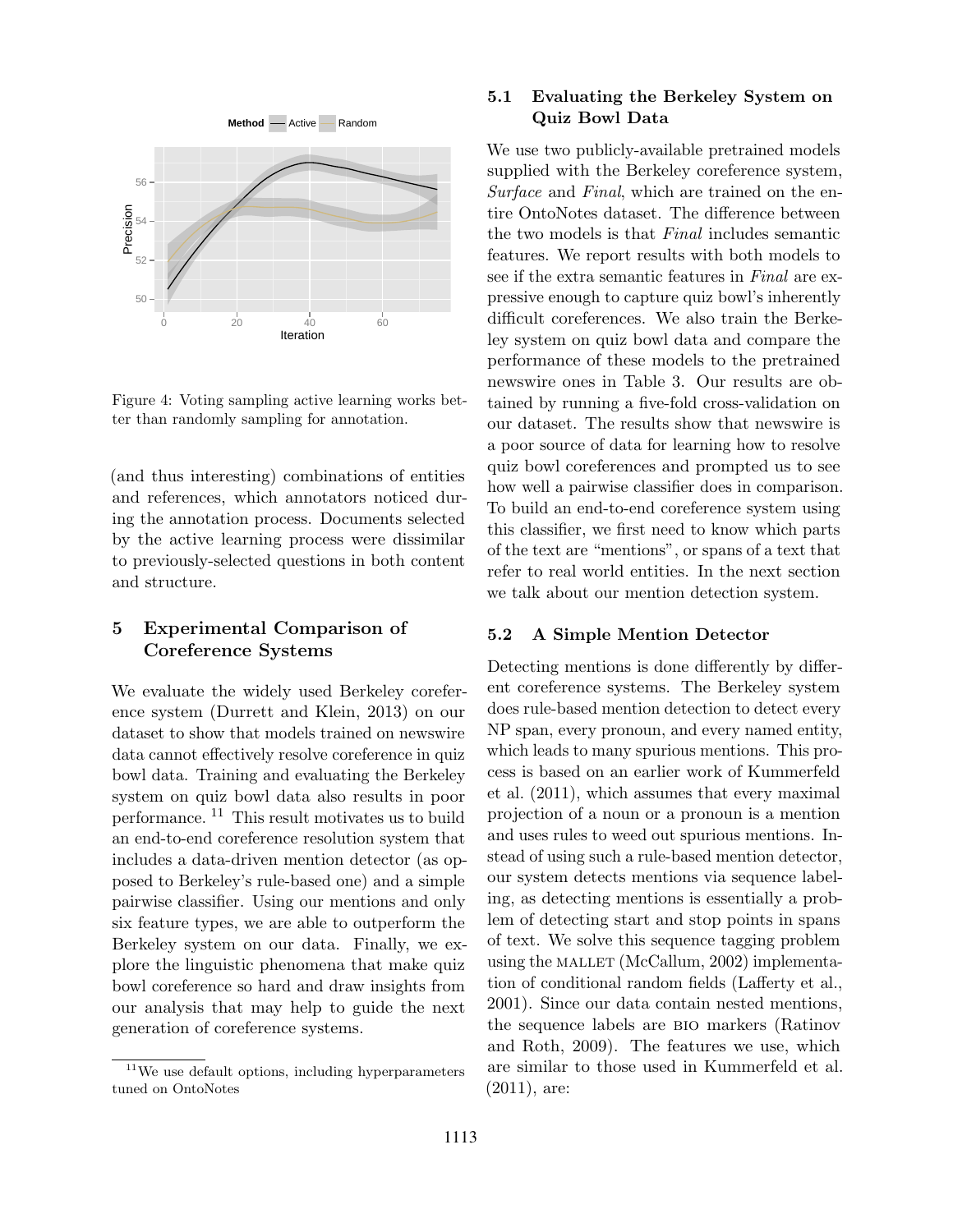|              |         |       | MUC   |       |
|--------------|---------|-------|-------|-------|
| System Train |         | P     | R.    | $F_1$ |
| Surface      | - OntoN | 47.22 | 27.97 | 35.13 |
| Final        | OntoN   | 50.79 | 30.77 | 38.32 |
| Surface      | OΒ      | 60.44 | 31.31 | 41.2  |
| Final        |         | 60.21 | 33.41 | 42.35 |

Table 3: The top half of the table represents Berkeley models trained on OntoNotes 4.0 data, while the bottom half shows models trained on quiz bowl data. The MUC  $F_1$ -score of the Berkeley system on OntoNotes text is 66.4, which when compared to these results prove that quiz bowl coreference is significantly different than OntoNotes coreference.

- $\bullet\,$  the token itself
- the part of speech
- the named entity type
- a dependency relation concatenated with the parent token<sup>12</sup>

Using these simple features, we obtain surprisingly good results. When comparing our detected mentions to gold standard mentions on the quiz bowl dataset using exact matches, we obtain 76.1% precision, 69.6% recall, and 72.7%  $F_1$  measure. Now that we have high-quality mentions, we can feed each pair of mentions into a pairwise mention classifier.

#### 5.3 A Simple Coref Classifier

We follow previous pairwise coreference systems (Ng and Cardie, 2002; Uryupina, 2006; Versley et al., 2008) in extracting a set of lexical, syntactic, and semantic features from two mentions to determine whether they are coreferent. For example, if Sylvia Plath, he, and she are all of the mentions that occur in a document, our classifier gives predictions for the pairs  $he-Sylvia$ Plath, she—Sylvia Plath, and he—she.

Given two mentions in a document,  $m_1$  and  $m<sub>2</sub>$ , we generate the following features and feed them to a logistic regression classifier:

binary indicators for all tokens contained in

 $m_1$  and  $m_2$  concatenated with their partsof-speech

- $\bullet$  same as above except for an *n*-word window before and after  $m_1$  and  $m_2$
- how many tokens separate  $m_1$  and  $m_2$
- how many sentences separate  $m_1$  and  $m_2$
- the cosine similarity of word2vec (Mikolov et al., 2013) vector representations of  $m_1$ and  $m_2$ ; we obtain these vectors by averaging the word embeddings for all words in each mention. We use publicly-available 300 dimensional embeddings that have been pretrained on 100B tokens from Google News.
- same as above except with publicly-available 300-dimensional GloVe (Pennington et al., 2014) vector embeddings trained on 840B tokens from the Common Crawl

The first four features are standard in coreference literature and similar to some of the surface features used by the Berkeley system, while the word embedding similarity scores increase our F-measure by about 5 points on the quiz bowl data. Since they have been trained on huge corpora, the word embeddings allow us to infuse world knowledge into our model; for instance, the vector for Russian is more similar to Dostoevsky than Hemingway.

Figure 5 shows that our logistic regression model (LR) outperforms the Berkeley system on numerous metrics when trained and evaluated on the quiz bowl dataset. We use precision, recall, and  $F_1$ , metrics applied to MUC, BCUB, and ceafe measures used for comparing coreference systems.<sup>13</sup> We find that our LR model outperforms Berkeley by a wide margin when both are trained on the mentions found by our mention  $\alpha$  detector (CRF). For four metrics, the CRF mentions actually improve over training on the gold mentions.

Why does the LR model outperform Berkeley

<sup>&</sup>lt;sup>12</sup>These features were obtained using the Stanford dependency parser (De Marneffe et al., 2006).

 $^{13}{\rm The}$  MUC (Vilain et al., 1995) score is the minimum number of links between mentions to be inserted or deleted when mapping the output to a gold standard key set. bcub (Bagga and Baldwin, 1998) computes the precision and recall for all mentions separately and then combines them to get the final precision and recall of the output.  $CEAFE$  (Luo, 2005) is an improvement on BCUB and does not use entities multiple times to compute scores.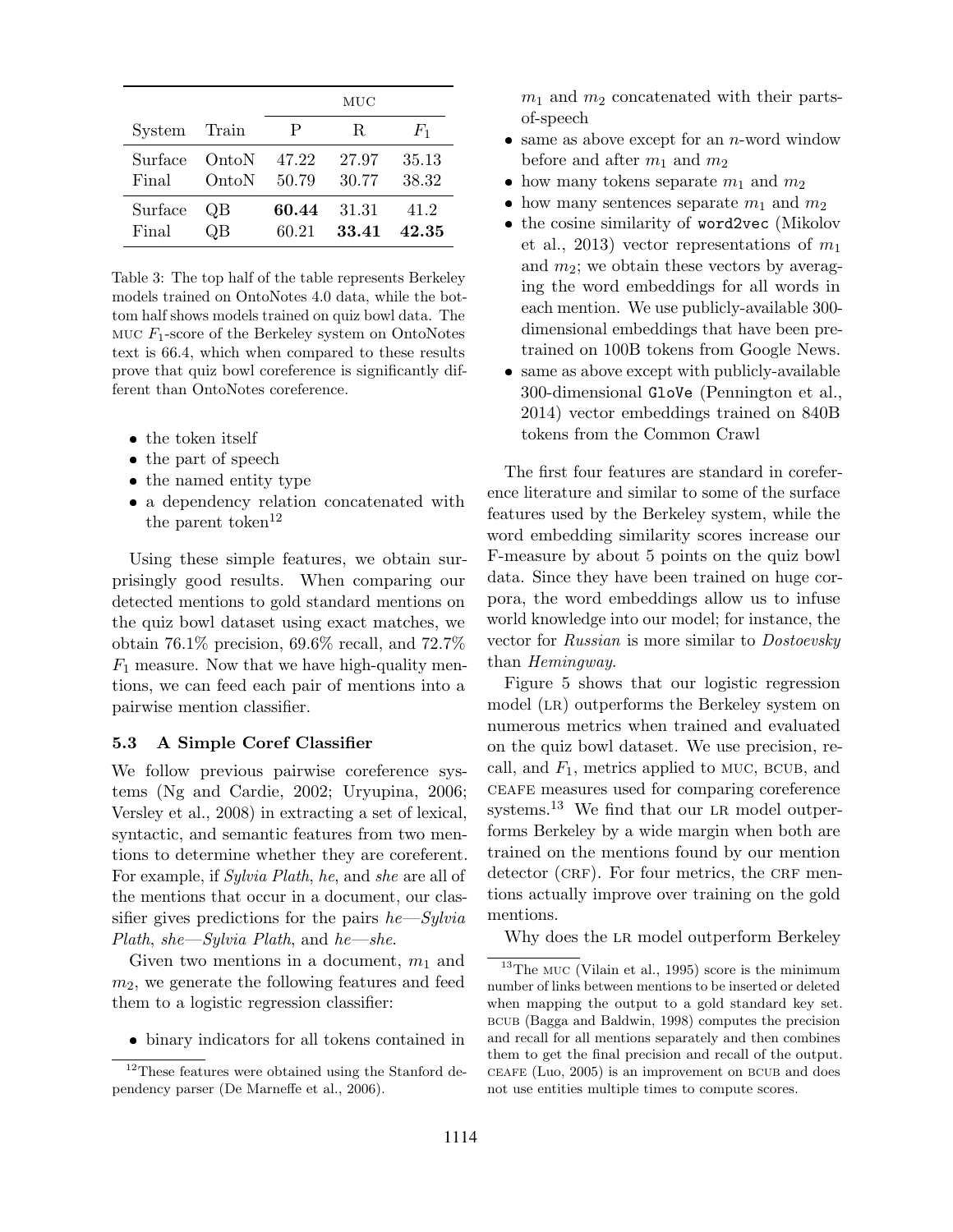

Figure 5: All models are trained and evaluated on quiz bowl data via five fold cross validation on  $F_1$ , precision, and recall. Berkeley/CRF/Gold refers to the mention detection used, LR refers to our logistic regression model and QB Final refers to the Berkeley model trained on quiz bowl data. Our model outperforms the Berkeley model on every metric when using our detected CRF mentions. When given gold mentions, LR outperforms Berkeley QB Final in five of nine metrics.

when both are trained on our quiz bowl dataset? We hypothesize that some of Berkeley's features, while helpful for sparse OntoNotes coreferences, do not offer the same utility in the denser quiz bowl domain. Compared to newswire text, our dataset contains a much larger percentage of complex coreference types that require world knowledge to resolve. Since the Berkeley system lacks semantic features, it is unlikely to correctly resolve these instances, whereas the pretrained word embedding features give our lr model a better chance of handling them correctly. Another difference between the two models is that the Berkeley system ranks mentions as opposed to doing pairwise classification like our lr model, and the mention ranking features may be optimized for newswire text.

### 5.4 Why Quiz Bowl Coreference is Challenging

While models trained on newswire falter on these data, is this simply a domain adaptation issue or something deeper? In the rest of this section, we examine specific examples to understand why quiz bowl coreference is so difficult. We begin with examples that *Final* gets wrong.

This writer depicted a group of samu-

rai's battle against an imperial. For ten points, name this Japanese writer of A Personal Matter and The Silent Cry.

While *Final* identifies most of pronouns associated with Kenzaburo Oe (the answer), it cannot recognize that the theme of the entire paragraph is building to the final reference, "this Japanese writer", despite the many Japanese-related ideas in the text of the question (e.g., Samurai and emperor). Final also cannot reason effectively about coreferences that are tied together by similar modifiers as in the below example:

That title character plots to secure a "beautiful death" for Lovberg by burning his manuscript and giving him a pistol. For 10 points, name this play in which the titular wife of George Tesman commits suicide.

While a reader can connect "titular" and "title" to the same character, Hedda Gabler, the Berkeley system fails to make this inference. These data are a challenge for all systems, as they require extensive world knowledge. For example, in the following sentence, a model must know that the story referenced in the first sentence is about a dragon and that dragons can fly.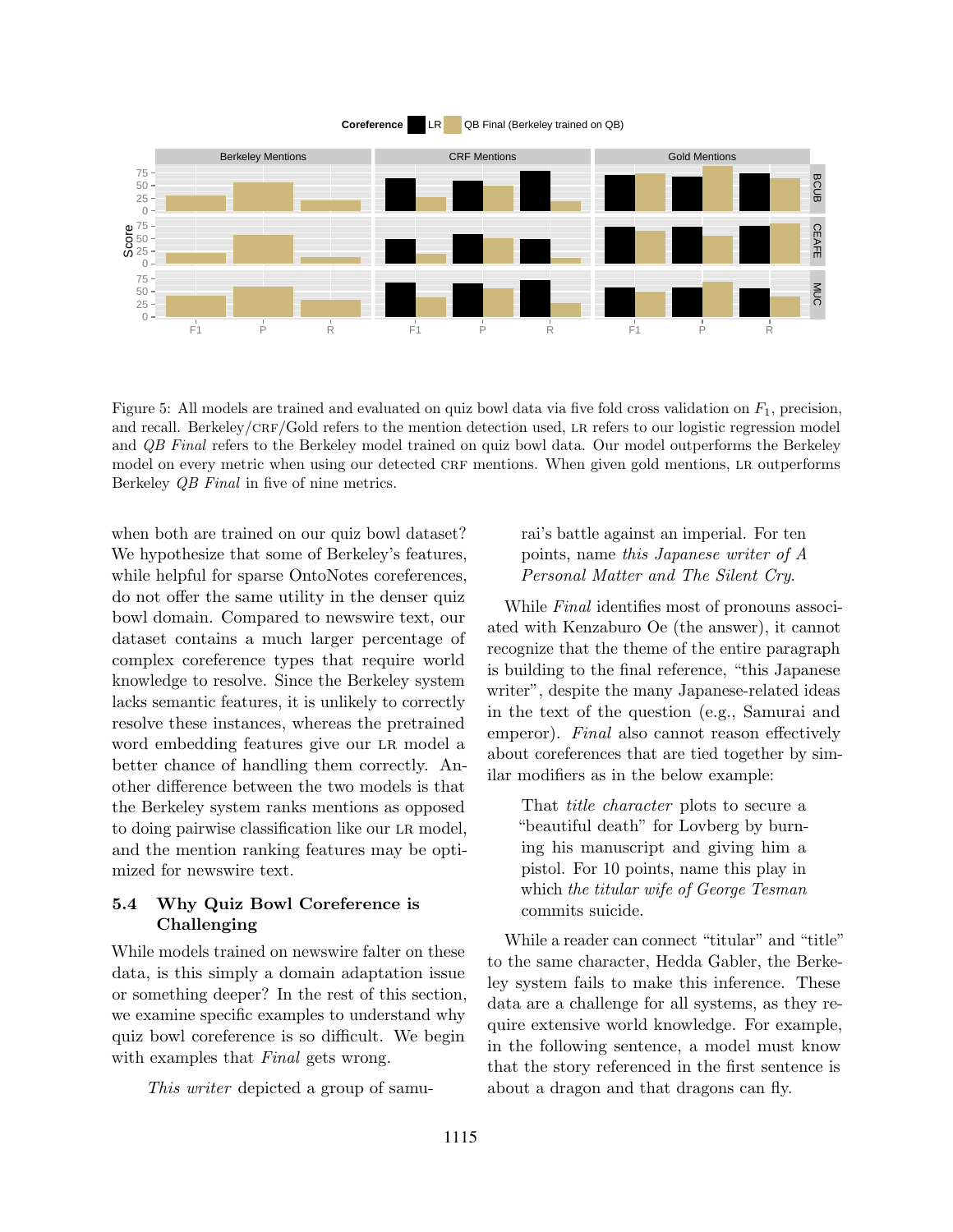The protagonist of one of this man's works erects a sign claiming that that story's title figure will fly to heaven from a pond. Identify this author of Dragon: the Old Potter's Tale

Humans solve cases like these using a vast amount of external knowledge, but existing models lack information about worlds (both real and imaginary) and thus cannot confidently mark these coreferences. We discuss coreference work that incorporates external resources such as Wikipedia in the next section; our aim is to provide a dataset that benefits more from this type of information than newswire does.

### 6 Related Work

We describe relevant data-driven coreference research in this section, all of which train and evaluate on only newswire text. Despite efforts to build better rule-based (Luo et al., 2004) or hybrid statistical systems (Haghighi and Klein, 2010), data-driven systems currently dominate the field. The 2012 CoNLL shared task led to improved data-driven systems for coreference resolution that finally outperformed both the Stanford system (Lee et al., 2011) and the ims system (Björkelund and Farkas,  $2012$ ), the latter of which was the best available publiclyavailable English coreference system at the time. The recently-released Berkeley coreference system (Durrett and Klein, 2013) is especially striking: it performs well with only a sparse set of carefully-chosen features. Semantic knowledge sources—especially WordNet (Miller, 1995) and Wikipedia—have been used in coreference engines (Ponzetto and Strube, 2006). A system by Ratinov and Roth (2012) demonstrates good performance by using Wikipedia knowledge to strengthen a multi-pass rule based system. In a more recent work, Durrett and Klein (2014) outperform previous systems by building a joint model that matches mentions to Wikipedia entities while doing named entity resolution and coreference resolution simultaneously. We take a different approach by approximating semantic and world knowledge through our word embedding features. Our simple classifier yields a binary decision for each mention pair, a method that had been very popular before the last five years (Soon et al., 2001; Bengtson and Roth, 2008; Stoyanov et al., 2010). Recently, better results have been obtained with mention-ranking systems (Luo et al., 2004; Haghighi and Klein, 2010; Durrett and Klein, 2013; Björkelund and Kuhn, 2014). However, on quiz bowl data, our experiments show that binary classifiers can outperform mention-ranking approaches.

# 7 Embracing Harder Coreference

This paper introduces a new, naturally-occuring coreference dataset that is easy to annotate but difficult for computers to solve. We show that active learning allows us to create a dataset that is rich in different types of coreference. We develop an end-to-end coreference system using very simple mention detection and pairwise classification models that outperforms traditional systems on our dataset. The next challenge is to incorporate the necessary world knowledge to solve these harder coreference problems. Systems should be able to distinguish who is likely to marry whom, identify the titles of books from roundabout descriptions, and intuit family relationships from raw text. These are coreference challenges not found in newswire but that do exist in the real world. Unlike other ai-complete problems like machine translation, coreference in challenging datasets is easy to both annotate and evaluate. This paper provides the necessary building blocks to create and evaluate those systems.

# 8 Acknowledgments

We thank the anonymous reviewers for their insightful comments. We also thank Dr. Hal Daumé III and the members of the "feetthinking" research group for their advice and assistance. We also thank Dr. Yuening Hu and Mossaab Bagdouri for their help in reviewing the draft of this paper. This work was supported by NSF Grant IIS-1320538. Boyd-Graber is also supported by nsf Grants CCF-1018625 and NCSE-1422492. Any opinions, findings, results, or recommendations expressed here are of the authors and do not necessarily reflect the view of the sponsor.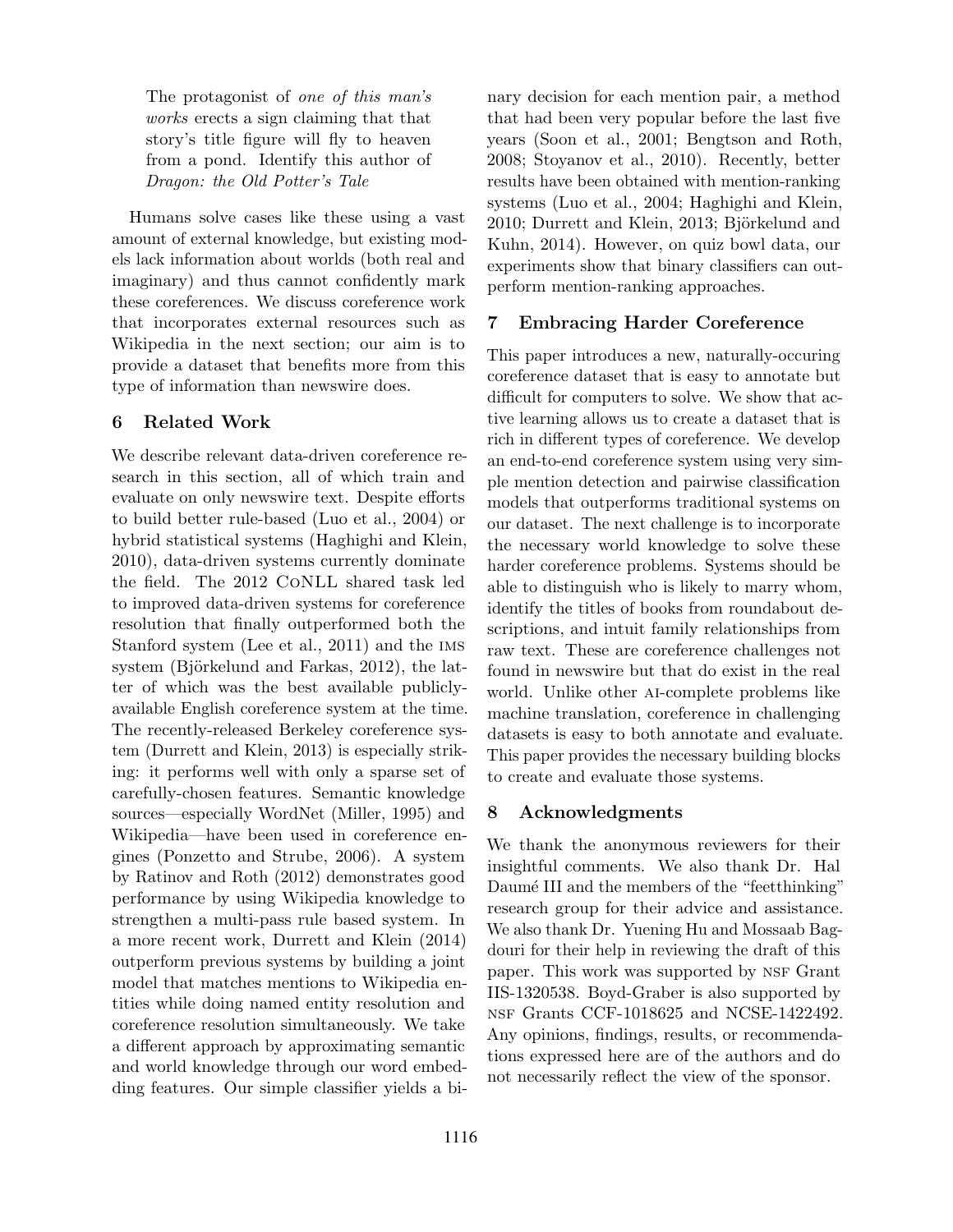#### References

- Amit Bagga and Breck Baldwin. 1998. Algorithms for scoring coreference chains. In International Language Resources and Evaluation. Citeseer.
- Eric Bengtson and Dan Roth. 2008. Understanding the value of features for coreference resolution. In Proceedings of Emperical Methods in Natural Language Processing. Association for Computational Linguistics.
- Anders Björkelund and Richárd Farkas. 2012. Datadriven multilingual coreference resolution using resolver stacking. In Conference on Computational Natural Language Learning.
- Anders Björkelund and Jonas Kuhn. 2014. Learning structured perceptrons for coreference resolution with latent antecedents and non-local features. In Proceedings of the Association for Computational Linguistics.
- A. Boyd, P. Stewart, and R. Alexander. 2008. Broadcast Journalism: Techniques of Radio and Television News. Taylor & Francis.
- Jordan Boyd-Graber, Brianna Satinoff, He He, and Hal Daume III. 2012. Besting the quiz master: Crowdsourcing incremental classification games. In Proceedings of Emperical Methods in Natural Language Processing.
- Marie-Catherine De Marneffe, Bill MacCartney, Christopher D Manning, et al. 2006. Generating typed dependency parses from phrase structure parses. In International Language Resources and Evaluation.
- George R Doddington, Alexis Mitchell, Mark A Przybocki, Lance A Ramshaw, Stephanie Strassel, and Ralph M Weischedel. 2004. The automatic content extraction (ACE) program-tasks, data, and evaluation. In International Language Resources and Evaluation.
- Greg Durrett and Dan Klein. 2013. Easy victories and uphill battles in coreference resolution. In Proceedings of Emperical Methods in Natural Language Processing.
- Greg Durrett and Dan Klein. 2014. A joint model for entity analysis: Coreference, typing, and linking. Transactions of the Association for Computational Linguistics.
- Eraldo Rezende Fernandes, Cícero Nogueira Dos Santos, and Ruy Luiz Milidiú. 2012. Latent structure perceptron with feature induction for unrestricted coreference resolution. In Proceedings of Emperical Methods in Natural Language Processing.
- N. Goldstein and A. Press. 2004. The Associated Press Stylebook and Briefing on Media Law. Asso-

ciated Press Stylebook and Briefing on Media Law. Basic Books.

- Aria Haghighi and Dan Klein. 2010. Coreference resolution in a modular, entity-centered model. In Conference of the North American Chapter of the Association for Computational Linguistics.
- Eduard Hovy, Mitchell Marcus, Martha Palmer, Lance Ramshaw, and Ralph Weischedel. 2006. Ontonotes: the 90% solution. In Conference of the North American Chapter of the Association for Computational Linguistics.
- Mohit Iyyer, Jordan Boyd-Graber, Leonardo Claudino, Richard Socher, and Hal Daumé III. 2014. A neural network for factoid question answering over paragraphs. In Proceedings of Emperical Methods in Natural Language Processing.
- Jonathan K Kummerfeld, Mohit Bansal, David Burkett, and Dan Klein. 2011. Mention detection: heuristics for the ontonotes annotations. In Conference on Computational Natural Language Learning.
- John Lafferty, Andrew McCallum, and Fernando CN Pereira. 2001. Conditional random fields: Probabilistic models for segmenting and labeling sequence data.
- Florian Laws, Florian Heimerl, and Hinrich Schütze. 2012. Active learning for coreference resolution. In Conference of the North American Chapter of the Association for Computational Linguistics.
- Heeyoung Lee, Yves Peirsman, Angel Chang, Nathanael Chambers, Mihai Surdeanu, and Dan Jurafsky. 2011. Stanford's multi-pass sieve coreference resolution system at the conll-2011 shared task. In Conference on Computational Natural Language Learning.
- Xiaoqiang Luo, Abe Ittycheriah, Hongyan Jing, Nanda Kambhatla, and Salim Roukos. 2004. A mention-synchronous coreference resolution algorithm based on the bell tree. In Proceedings of the Association for Computational Linguistics.
- Xiaoqiang Luo. 2005. On coreference resolution performance metrics. In Proceedings of Emperical Methods in Natural Language Processing.
- Andrew Kachites McCallum. 2002. Mallet: A machine learning for language toolkit. http://mallet.cs.umass.edu.
- Tomas Mikolov, Kai Chen, Greg Corrado, and Jeffrey Dean. 2013. Efficient estimation of word representations in vector space. arXiv preprint arXiv:1301.3781.
- Timothy A Miller, Dmitriy Dligach, and Guergana K Savova. 2012. Active learning for coreference resolution. In Proceedings of the 2012 Workshop on